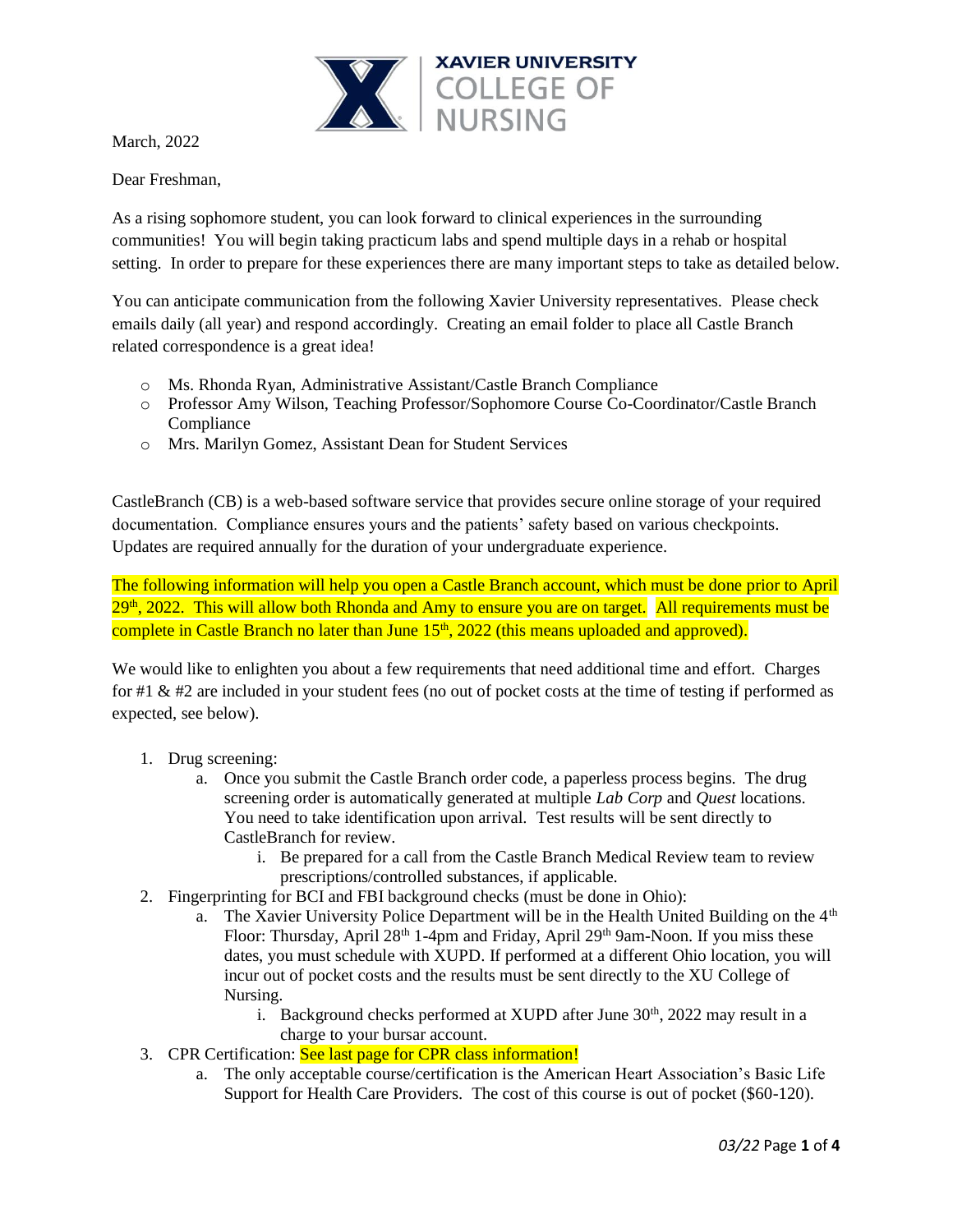

## **How to Place an Order with CB**

- 1. Go the link <https://mycb.castlebranch.com/>
- 2. Place Order
	- a. Enter order code: XA20bsnall
- 3. Fill in the required personal information and prompts that follow.

Blank forms can be found here! (New Link!) [https://www.xavier.edu/college-of-nursing/current](https://www.xavier.edu/college-of-nursing/current-students/index)[students/index](https://www.xavier.edu/college-of-nursing/current-students/index)

Note: Many students utilize the convenient TriHealth Student Health and Wellness Center to complete a variety of Castle Branch requirements. Call the Student Health Center at 513-745-3022 with questions and contact your insurance provider for cost/coverage information.

Glossary of Castle Branch Terms:

- Completed: your document was reviewed and met requirements.
- Pending: your document was submitted and is awaiting review by a Castle Branch team member.
- Rejected: your document was missing information and needs to be corrected then resubmitted.
- Incomplete: the requirement is due soon and the field is open for document submission.
- Overdue: you have not provided the required documentation by the due date.

If you have any questions after reviewing this material, please contact Castle Branch first (CastleBranch contact information: <https://mycb.castlebranch.com/help> ; 1-888-723-4263; Chat through your MyCB Account), followed by Rhonda and Amy.

Thank you,

Professor Amy Wilson and Ms. Rhonda Ryan

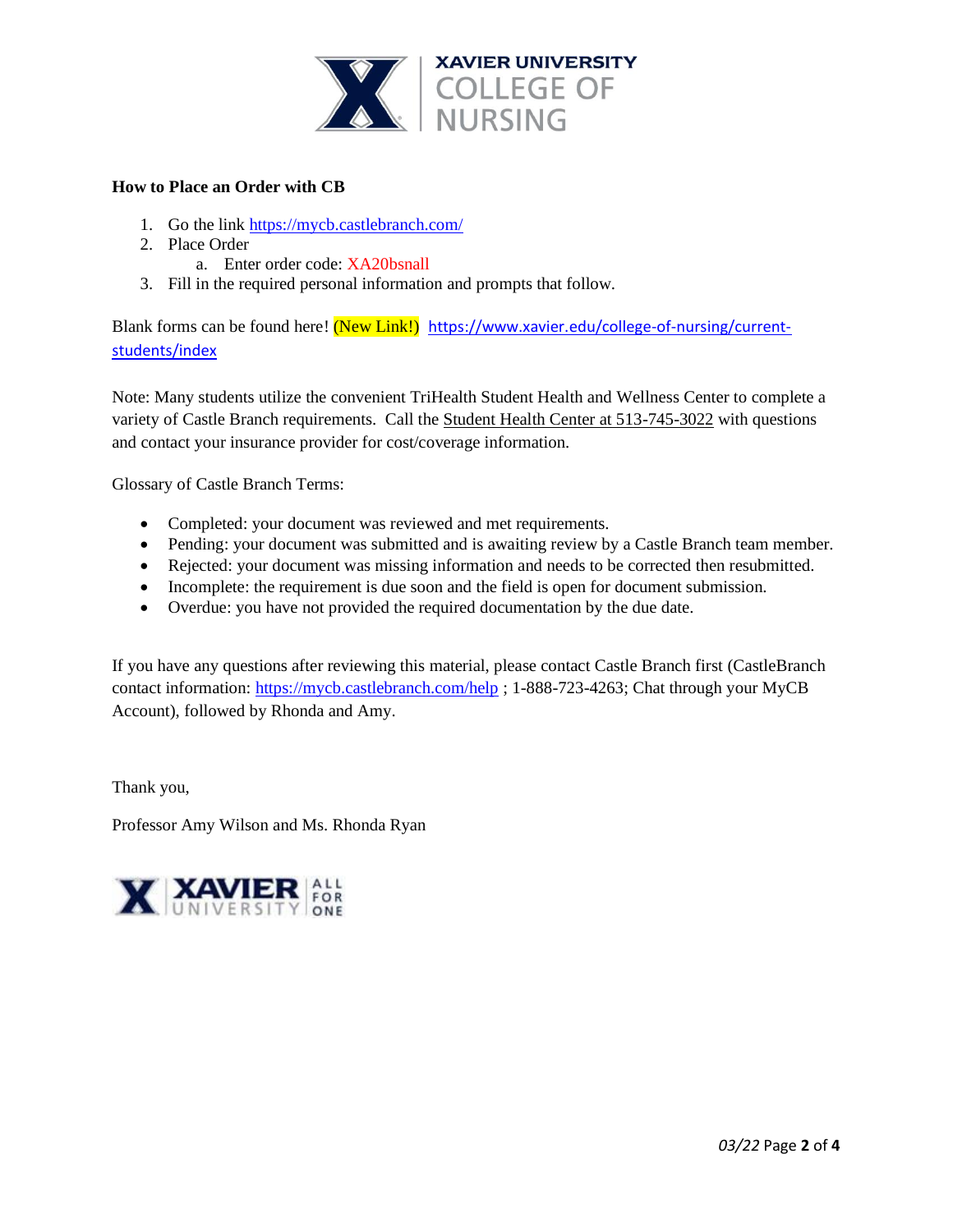

## **Requirements:**

- 1. OSHA eLearning Tracker (7 steps)
	- Litmos Registration OSHA
	- Download Instructions
	- Access Course(s)
	- Upload Certificate of Completion for OSHA Course BF15101 or BFC15101
	- Upload Certificate of Completion for OSHA Course BF15102 or BFC15102
	- Upload Certificate of Completion for Medical OSHA Course BF15103 or BFC15103
	- Upload Certificate of Completion for Medical OSHA Course BF15104 or BFC15104
- 2. HIPAA eLearning Tracker (4 steps)
	- Litmos Registration HIPAA
	- Download Instructions
	- Access Course(s)
	- Upload Certificate of Completion for HIPAA Course BF18121 or BFC18121
- 3. Drug Screening
- 4. Authorization to Release Records
- 5. Immunization Form
- 6. Measles, Mumps, & Rubella (MMR)
- 7. Varicella (Chicken Pox)
- 8. Hepatitis B
- 9. Tuberculosis (TB)
- 10. Tetanus, Diphtheria & Pertussis (Tdap)
- 11. Influenza
- 12. CPR Certification
- 13. Health Insurance
- 14. Physical Examination
- 15. Fire Safety Training Verification
- 16. BCI & FBI Fingerprint Requirement
- 17. Assumption of Risk and Review
- 18. COVID-19 Vaccination

Sophomore Course Co-Coordinator/Castle Branch Compliance: Professor Amy Wilson; email: [battagliaa@xavier.edu;](mailto:battagliaa@xavier.edu)

Office: 513-745-4823

Administrative Assistant/Castle Branch Compliance: Rhonda Ryan; email: [ryanr4@xavier.edu](mailto:ryanr4@xavier.edu)

Office: 513-745-1009